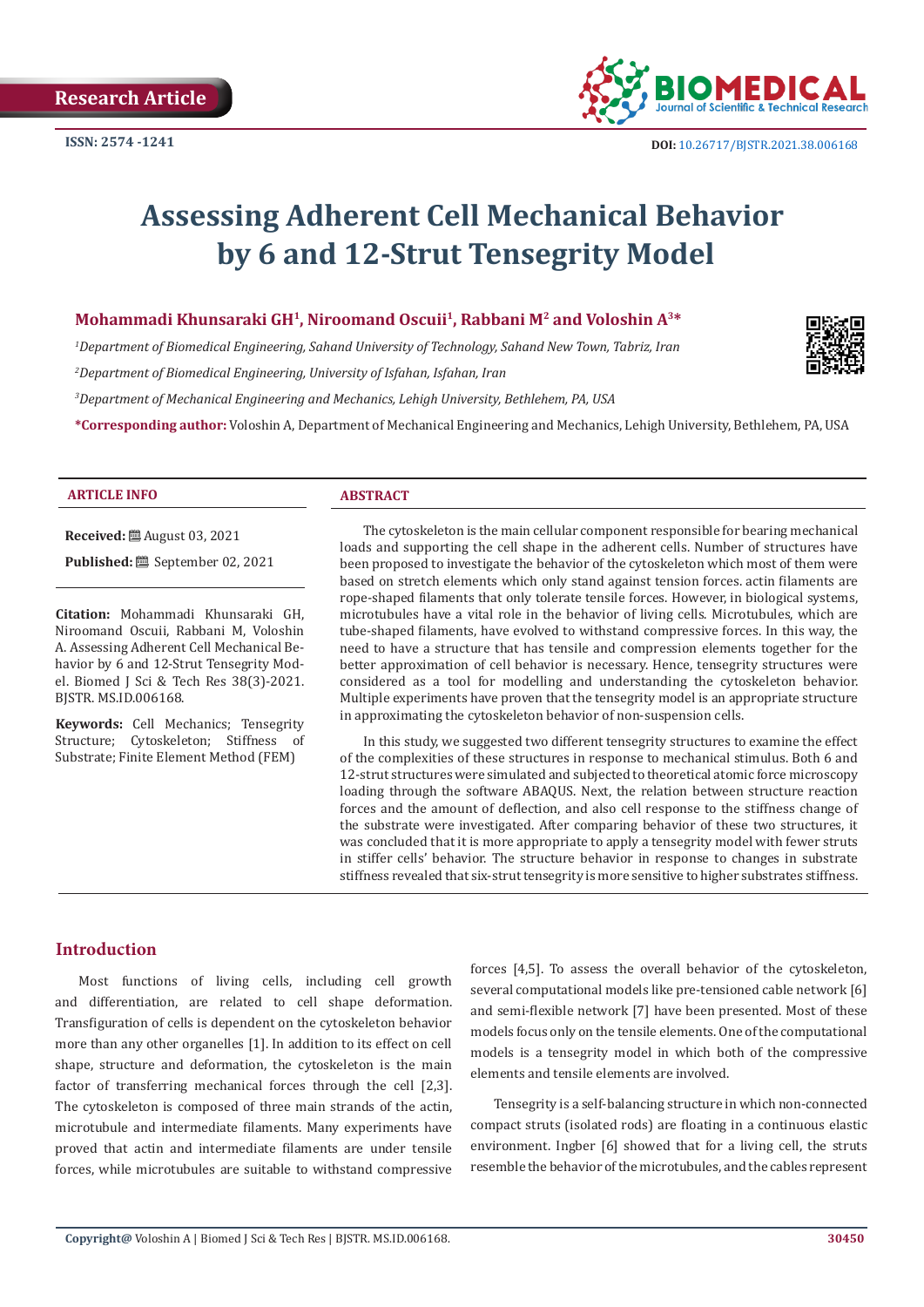actin filaments. Each of the cell components has its own specific role in cell behavior and balance [8]. In tensegrity structure, pretension in actin filaments can be balanced with focal adhesion, that is why tensegrity is not a proper structure to consider non-adherent cells. Because in non-adherent cells there is no focal adhesion to transfer mechanical stress through the membrane [9]. In this study, only adherent cells have been considered. Previous studies applied the structures of different complexities for studying various aspects of the cells' mechanical behavior [1,10-12]. Prendergast, et al. [13] studied tissue response to mechanical stresses, trying to model a single spread cell adhered to the substrate while influenced by shear stress. He also used 6-strut tensegrity structure for the purpose of modelling cytoskeleton and solid parts for the membrane, nucleus and cytoplasm [13]. Kardas, et al. [14] modelled an osteocyte inside the lacunae.

The cell structure has involved a different type of cell component like cytoskeleton, nucleus, and integrin. Three different models made by fiber elements have been created for presenting actin network, intermediate filaments connected to the nucleus, and microtubules which were connected to the centrosome, while a 30 struts tensegrity has been chosen for modeling the nucleus. They also examined various types of cytoskeleton fibers arrangement in the cell. Their study showed that random arrangement is more consistent with experimental observations [14]. The way of estimating the nucleus by using the tensegrity structure has been recorded by Ingber [15,16]. another research on tensegrity as cell cytoskeleton structure is the Bursa and Fuis study [17]. They presented a FEM model for the eukaryotic cell. Their model involved tensegrity (cytoskeleton), membrane, cytoplasm, and nucleus. They simulated 60 peripheral cables and 30 radial cables, which had the same joint points at the cellular level.

This model is proper to show transition extracellular force to the fiber part of the cell. De Santis, et al. [18] have used the tensegrity structure for investigating cell spreading behavior on the substrate. They used a FEM model of 6-strut tensegrity to find out how the cell feels the surface stiffness. They applied a tensegrity structure with a solid membrane, cytoplasm, and nucleus to a spread cell attached to an elastic substrate. They finally observed that there is a one-to-one relationship between microtubules' compression and the substrate elasticity [18]. To compare the complexity of the structure, Chen, et al. [19], used 6 and 12-strut to simulate intracellular force distribution and stored energy in cell spreading. They noticed that 12-strut tensegrity has more flexibility to spread. They also showed that during cell spreading, the stored energy in cables increased but microtubules would limit the cell spreading by decreasing energy to zero [19]. Several usages of tensegrity have been found for estimating cellular behavior, but there is a simple question here. Could the same structure be used for different cell phenotypes with different stiffness? How should it be dealt with cell stiffness?

The objective of this study is to assess the role of tensegrity's

structure complexity on adherent cell behavior cell. A vertical deflection was applied to the structure to mimic BioMEM system for measuring cell compliance [20] experiment, and the reaction forces of the structure to this displacement were assessed. Then, the reaction force of this structure vs. the substrate stiffness changes was investigated to study the effect of the substrate stiffness on cellular behavior.

# **Methods**

Two types of cytoskeletal structures based on spherical tensegrity with 6 and 12-strut models are proposed. All the vertices of the tensegrity model are the coupling points of the struts and cables, and all of them are located on the circumference of a sphere. The diameter of the sphere is as equal as cell diameter. The 6-strut tensegrity was produced by three perpendicular hypothetical planes, all of which pass through the center of the sphere. There was a pair of parallel struts on each plane located on both sides of the center of the model, and none of the pairs of struts were parallel to each other. After adjusting the struts in their positions, the end of each strut was connected to the end of the nearest adjacent struts, that is, all the adjacent vertices in the model connected by cable. This connection was made in a manner where each strut is surrounded by four cables. Finally, the 6-strut tensegrity structure was completed by adding 24 cables [21]. The 12-strut tensegrity is a spherical structure, in which four hypothetical planes are overlapped only in one point (the central point of the sphere).

In this structure, there are three struts in each hypothetical plane. The struts are placed together in a triangle-like structure and the head or end of the strut are connected to the nearest adjacent vertices through four cables. The 12-strut tensegrity model is completed by adding 48 cables [21]. In the cytoskeleton, the end of each microtubule which is close to the membrane is connected to the integrin. Integrin is a transversal membrane's proteins that are contacted to the extracellular environments outside of the cell and transfer all extracellular interactions into the cell. Inside the cell, integrin sends the extracellular forces toward the cytoskeleton and makes the filaments to sense tensile stresses. This initial tensile force is subjected to microtubules compression and causes a forced balance in the whole cytoskeleton. This force balance of filamentary strands eventually leads to balance in the shape and structure of the cell. In fact, the stability of the tensegrity structure is dependent on the pretension of cables. In this simulation, pres-tress of 82kPa for the initial tension of cables and 12.4kPa for compressive prestress of struts were applied [22].

For substrate, an isotropic elastic solid disk was created. Then, in order to connect the structure to the substrate, the tensegrity structure was placed on the substrate in such a way that some of the struts ends touched the substrate. The cell model structure had was created using 6 and 12-strut tensegrity, the cell was places on the substrate so three and four cables were contiguous with the substrate, respectively (Figure 1).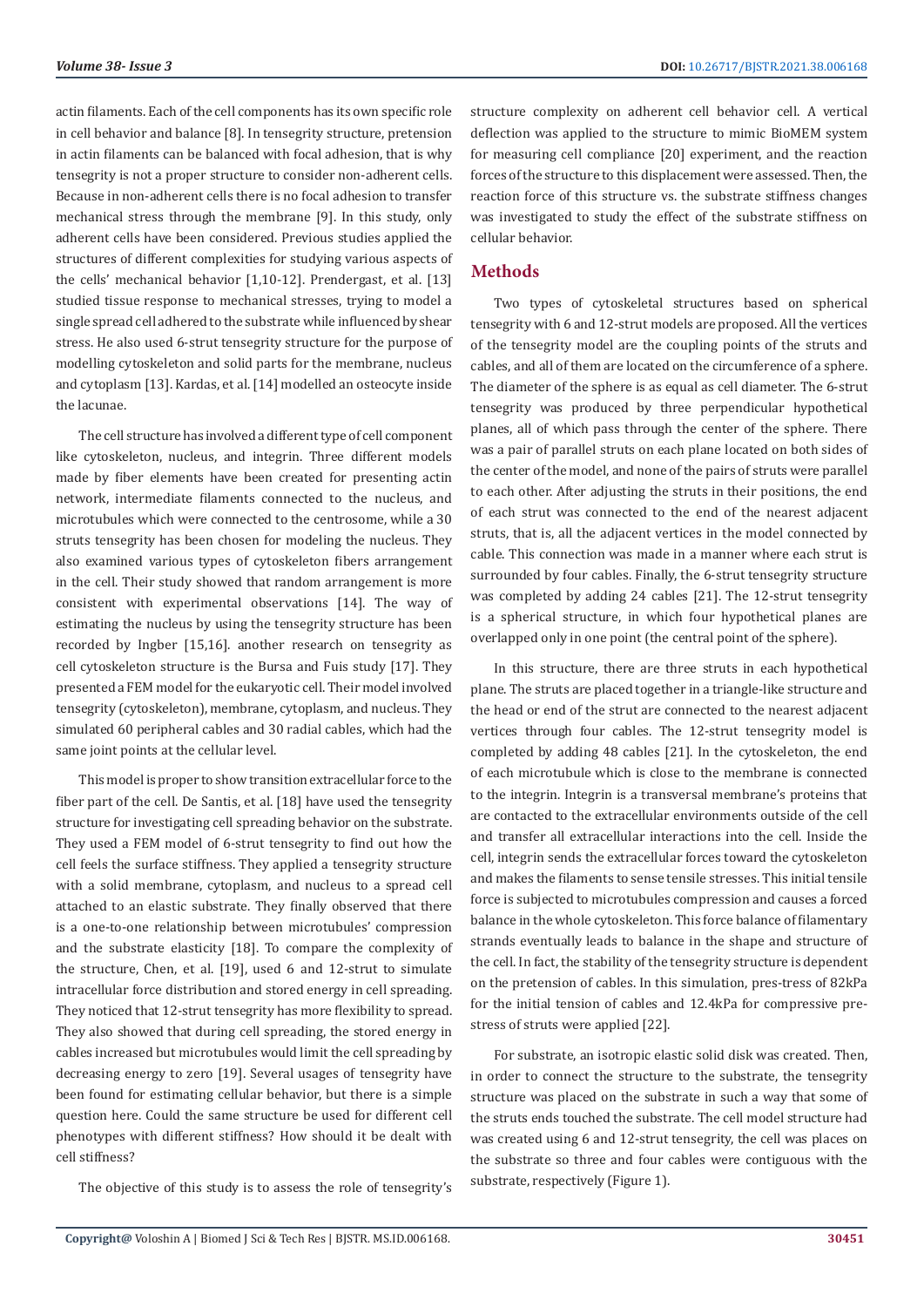

**Figure 1**: Cell placement on the substrate,

a) 6-strut tensegrity model,

b) 12-strut tensegrity model (elements that are shown in gray and black represent cables and struts, respectively).

# **Dimensions and Mechanical Properties of Cytoskeleton Components**

In the 6-strut tensegrity model, the length of each strut was 14µm, and the distance between two parallel struts was 7µm with a strut cross-section area of 1340 nm2 . Young's modulus and Poisson's ratio was defined as 1.2GPa and 0.3, respectively [23,24]. Cables are tensile elements with Young's modulus of 2.6GPa and Poisson's ratio of 0.3. The cross-sectional area of cables was 570nm2 . The substrate was an elastic disk of 1 µm thickness and 30µm diameter. The values of 100 kPa and 0.3 were designated for Young's modulus and Poisson's ratio of the substrate, respectively [24].

## **Loads and Boundary Condition**

AFM is a regular and standard experimental method in cell mechanical behavior studies [25]. However, AFM has a sharp point of the contact that may result in the local strain concentration. The alternative method of cell loading using a BioMEM system for measuring cell compliance was suggested [20] that allowed application of the load to the whole upper surface of the cell; thus a similar displacement was applied to all points representing the cell's upper surface. In order to simulate the BioMEMs load, a downward displacement was applied to the upper vertices of the structure (3 and 4 vertices for 6 and 12-strut tensegrity, respectively). All degrees of freedom for the nodes located at the bottom surface of the disk (substrate) were fixed. In order to attach the tensegrity structure to the substrate, all connected vertices with the disc (located at the end of microtubules) were pinned to the nearest node of the substrate meshes. To study the cytoskeleton behavior, the applied displacement to the upper vertices of the structure (Figure 2) was incremented from  $0.1$  to 1  $\mu$ m, and the total reaction force at these nodes was calculated.



**Figure 2**: Applied displacement and boundary conditions for the substrate and cell.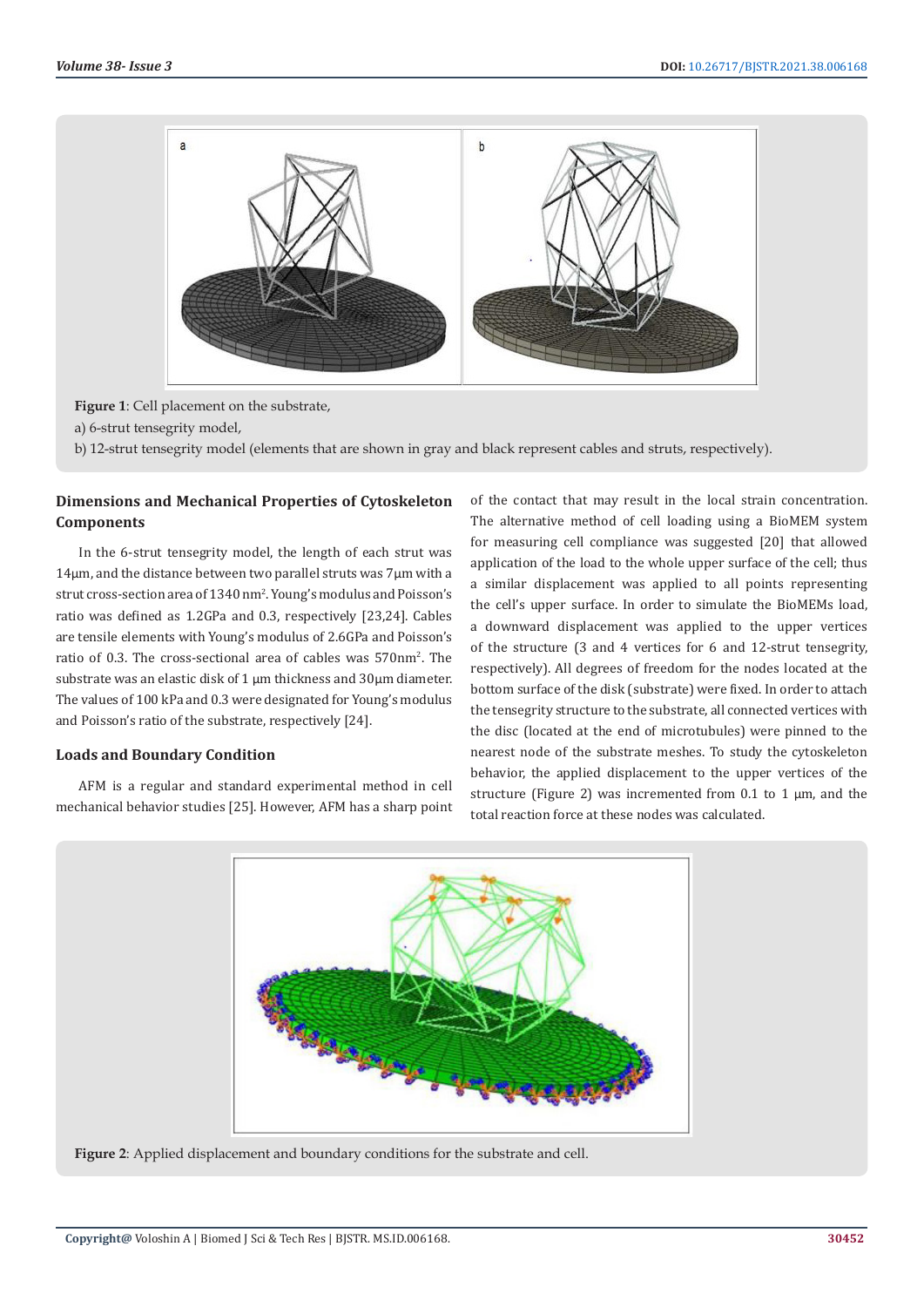#### **Solution**

Linear momentum conservation equations (Newton's second law) is the governing equation of this problem in this study. If  $\sigma_{ii}$  is the Cauchy stress tensor, the stress form of momentum is presented as Eq. (1):

$$
(\partial \sigma_{ij})/(\partial y_i) + \mathbf{p}_{bj} = \mathbf{p}_{aj}
$$
 (2.1)

Here, parameters  $\rho$  is the density, b is the body force and a is the linear acceleration. For static condition and avoiding the presence of body forces like weight, Eq. (1) will be modified as:

$$
\left(\partial\sigma_{ij}\right)/\left(\partial y_i\right) = 0\tag{2.2}
$$

To solve this differential equation with the FEM, ABAQUS (version 6.4) solver was used [26]. ABAQUS generates a system of equations and solves them by calculating the stiffness matrix and the displacements at any nodes.

#### **Meshing**

To model the cables and struts, tension only and compression only truss elements (T3D2) were chosen respectively. For meshing the substrate, the 8-node 3D structural element (C3D8R) was.

After the mesh convergence 1824 elements were obtained for the substrate. Nonlinear geometry (Nlgeom) option was checked in step modulus to encounter large deformation problem.

# **Results**

#### **Effect of the Variation of Number of The Strut Elements**

The color representation of the stress magnitudes carried by the struts and cables are shown in Figure 3. The effect of the applied prestresses on the elements for both 6 and 12 strut structures are shown in Figures 3a & 3c, while Figures 3b & 3d shows the stress in the structure components when it is deformed by external load. In the prestressed structures, each element is loaded by a prescribed tensile or compressive stress. The uniformity of the elements colors indicates that each member is under either constant tension (cables) or compression (struts). Analysis of the reaction force vs. deformation shows that increased external displacement leads to increases in the reaction force, as one should expect (Figure 4). The obtained data shows that the 6-strut tensegrity model exhibits larger stiffness compared to a 12-strut. Therefore, in order to model behavior of the cell with higher stiffness, application of the 6-struts tensegrity model may be advantageous.



**Figure 3**: Strut and cable stresses in the 6 and 12-strut tensegrity structures. Pre-stress only

- a) for the 6-struts structure and,
- b) 6-struts structure and,
- c) for the 12-struts structure, external load
- d) 12-struts structure.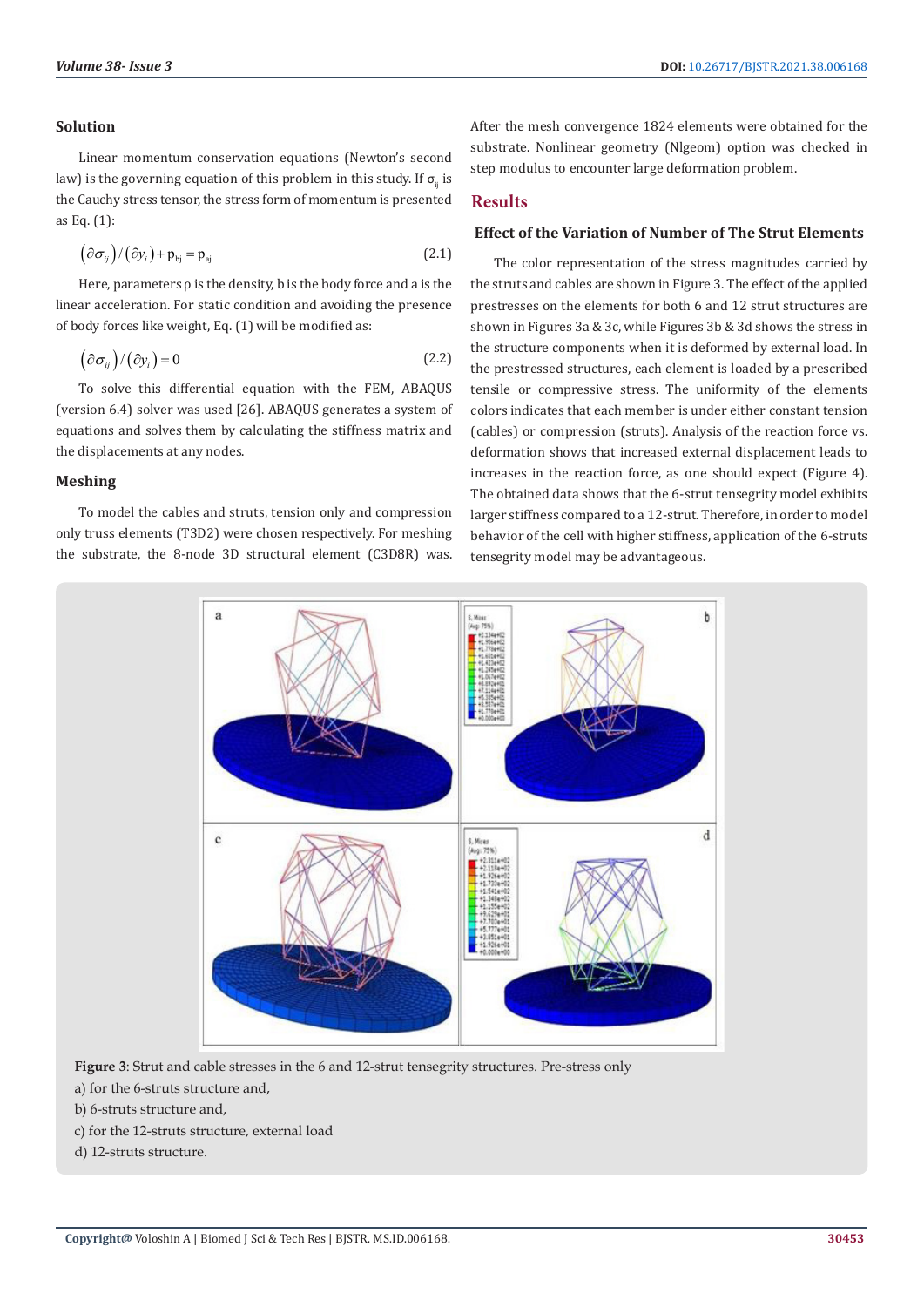

# **Effect of the Substrate Stiffness**

Substrate stiffness is one of the important factors affecting the adherent cell *in vitro* behavior. Depending on their types, cells are sensitive to a specified range of substrate stiffness. The changes in substrate stiffness cause changes in cytoskeleton balancing forces and modifies cell movement along the substrate [18,27]. In order to evaluate the effect of substrate stiffness on the cytoskeleton, substrate stiffness was changed from 10 Pa to 100 MPa and the tensegrity structure's reaction force was calculated for 1µm downward displacement. Figure 5 demonstrated the variation of the reaction force due to the change of the substrate stiffness for δ=1 μm. Let us define the area where reaction force is sensitive to the change of the structure's stiffness as an area of cell sensitivity to the substrate stiffness. This area has a range of 1 to 100 kPa for 6-strut tensegrity. While 12-strut tensegrity does not depend on stiffness greater than 1 kPa.

Since the forces of the cytoskeleton are balanced through substrate stiffness, it can be claimed that the 6-strut tensegrity compared to 12-strut structure approximates stiffer cells. So, an increase in the number of struts makes the structure more flexible and more appropriate to estimate softer cells' modeling. The variation of the reaction force along with the stiffness of the substrate is shown in Figure 6. As demonstrated here, the sensitivity area is independent of the amount of motility, while reaction force increases by a rise in displacement. The reaction force changes against substrate stiffness for the 12-strut structure are shown in Figure 7. In a 6-strut structure, the response force sensitivity increases with increasing displacement, while the sensitivity area is the same and does not change by increasing displacement. By comparing Figures 5 & 6, it is concluded that in the 6-struts structures, the variation of the reaction force is greater than that of the 12-strut structure. This 6-strut tensegrity is more appropriate for modelling the stiffer cell behavior.



Figure 5: The reaction force vs substrate stiffness for the 6 and 12-strut tensegrity models.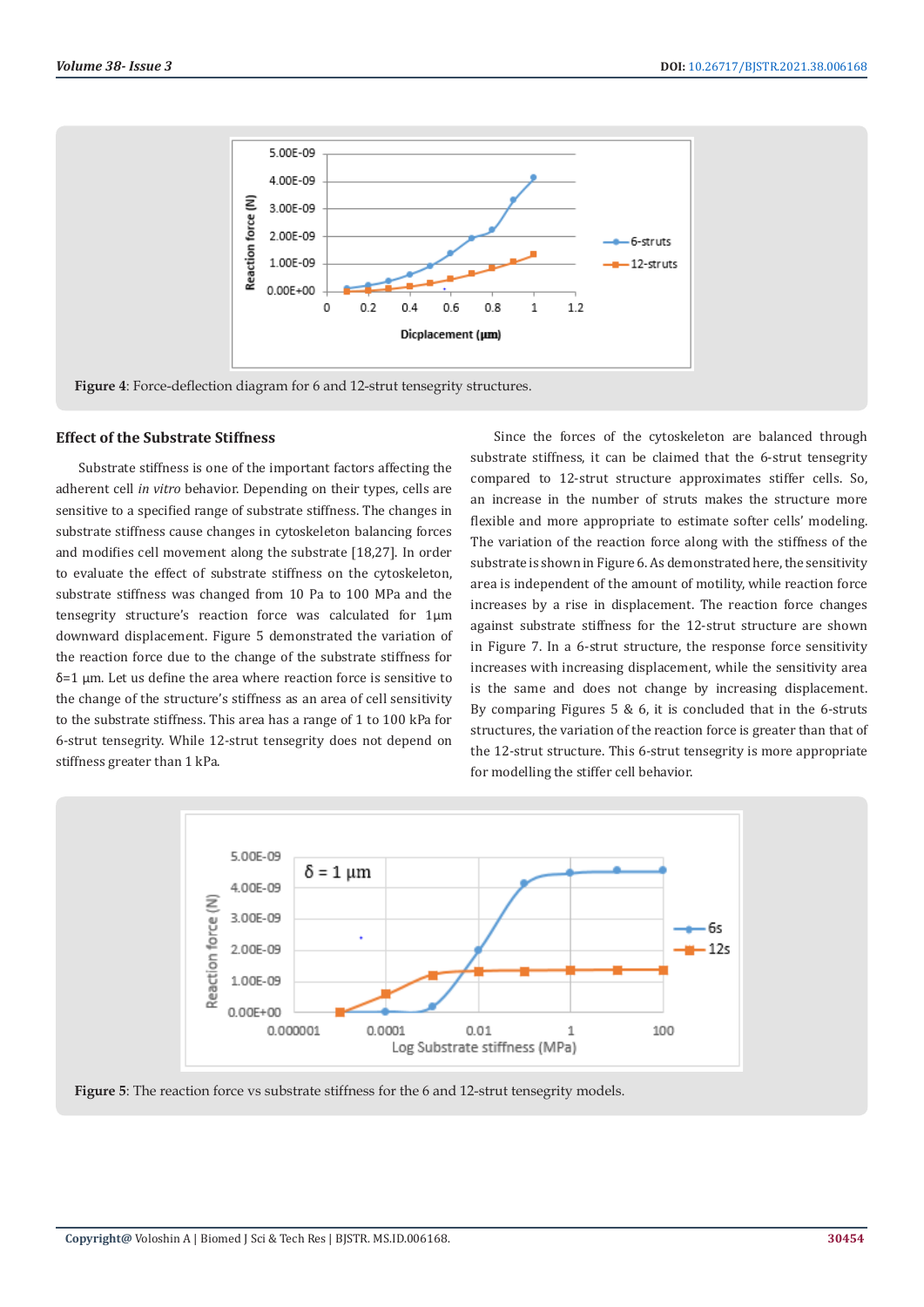

**Figure 6**: The 6-strut reaction force vs applied displacement.



**Figure 7**: 12-strut reaction Force vssubstrate stiffness in different AFM displacement.

# **Discussion**

Each spherical tensegrity model can be built with the help of a regular polyhedron. Each vertex of the structure is aligned with the polyhedron's corners located on the surface of the sphere. The obtained results showed that a tensegrity with fewer number of struts creates a stiffer structure. By creating tensegrity structures of the same size, but with increased number of struts, the structure configuration will look more similar to the dome while the length of the struts will decrease, and stiffness of the structure will increase. By reducing the length of the struts, and increasing distance from the center of the sphere, struts have less contribution in tolerating foreign forces, and this makes the structure more flexible. In the area of the cell sensitivity (Figure 5), the balance between cytoskeleton structure and mechanical environment depends on the substrate stiffness. Under the applied external displacement, the shape of the structure will change until the internal forces of the components

can withstand the external stimulus. The cytoskeleton attaches to integrin within the membrane by the ends of the microtubules. Hence, integrin could be responsible for microtubule mechanical connection to ECM in biological condition and to the substrate *in vitro* [28] *In vitro* conditions the microtubules' internal forces fluctuate due to the changes in substrate properties. Due to such changes the microtubule internal force will change and, accordingly, the cytoskeleton shape will change to reach another equilibrium configuration.

#### **Conclusion**

In this study, two types of tensegrity structure were studied as possible models to approximate the cytoskeleton behavior. Cells were loaded by a uniform displacement applied to the top surface. It is recommended to use a structure with fewer struts to simulate stiffer cell behavior. The cell was attached to the substrate to show *in vitro* condition. Evaluation of the cell response to alerting